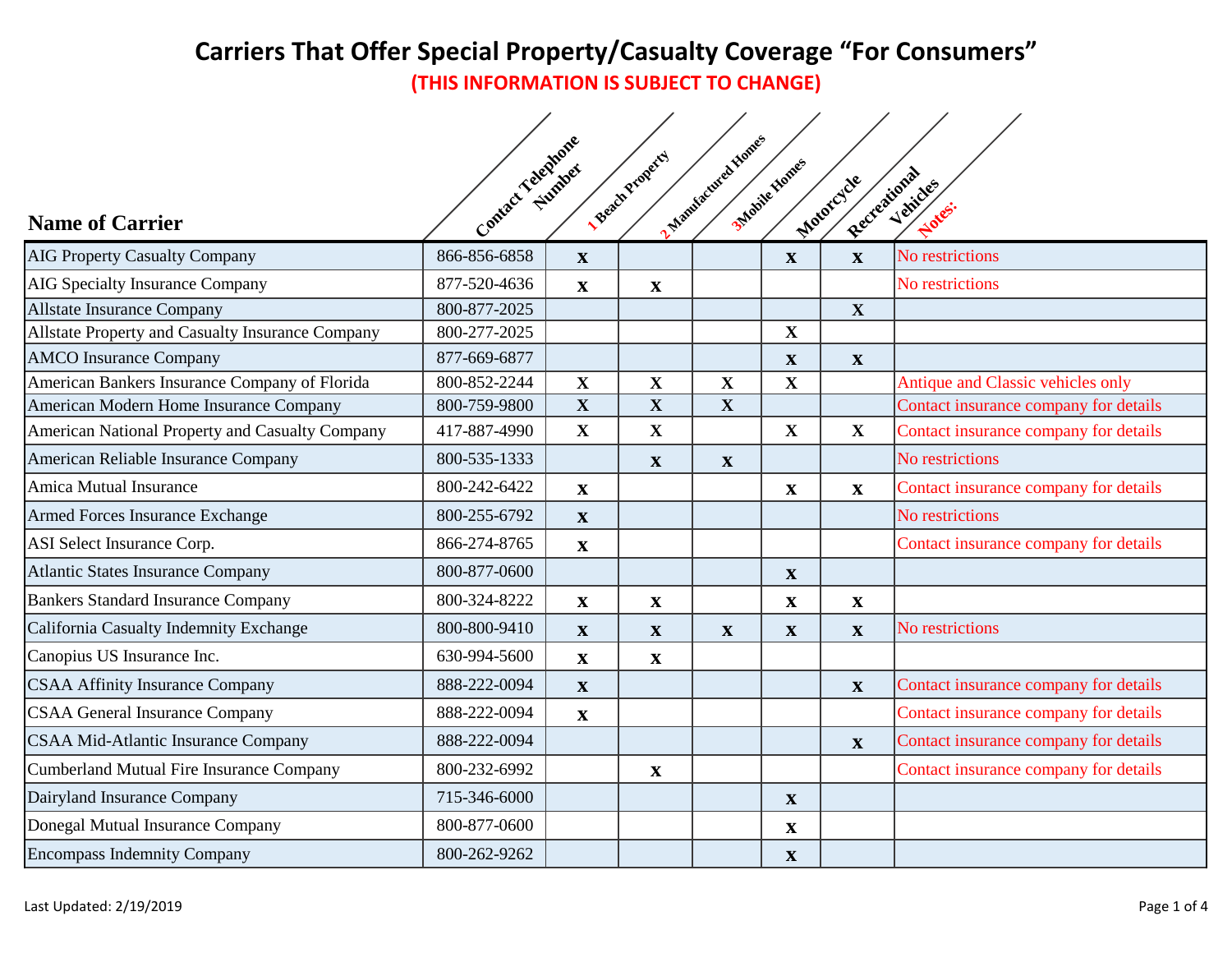**(THIS INFORMATION IS SUBJECT TO CHANGE)**

|                                              | Contract Telephone |              | Beach Property | L. Manufactured Hones | <b>Manie Homes</b>        |                            |                                       |
|----------------------------------------------|--------------------|--------------|----------------|-----------------------|---------------------------|----------------------------|---------------------------------------|
| <b>Name of Carrier</b>                       |                    |              |                |                       |                           | Recreational<br>Motorcycle | Vehicles<br><b>Notes:</b>             |
| Encompass Insurance Company of America       | 800-262-9262       |              |                |                       | $\mathbf X$               | $\mathbf X$                |                                       |
| <b>Evanston Insurance Company</b>            | 800-236-2453       | $\mathbf{X}$ |                |                       |                           |                            | No restrictions                       |
| <b>Federal Insurance Company</b>             | 866-324-8222       | $\mathbf X$  | $\mathbf X$    |                       | $\mathbf X$               | $\mathbf{X}$               | Contact insurance company for details |
| Foremost Insurance Co.-Grand Rapids, MI      | 800-527-3905       |              | $\mathbf{X}$   | $\mathbf{X}$          | $\mathbf X$               | $\mathbf X$                | Contact insurance company for details |
| Foremost Property and Casualty Insurance Co. | 800-527-3905       |              | $\mathbf X$    | $\mathbf X$           | $\mathbf X$               |                            | Contact insurance company for details |
| Garrison Property and Insurance Company      | 800-531-8722       | $\mathbf X$  | $\mathbf X$    |                       | $\mathbf X$               |                            | Contact insurance company for details |
| Geico Advantage Insurance Company            | 800-841-3000       |              |                |                       |                           | $\mathbf X$                |                                       |
| Geico Casualty Company                       | 800-841-3000       |              |                |                       |                           | $\mathbf{X}$               |                                       |
| Geico Choice Insurance Company               | 800-841-3000       |              |                |                       |                           | $\mathbf X$                |                                       |
| Geico General Insurance Company              | 800-841-3000       |              |                |                       |                           | $\mathbf{X}$               |                                       |
| Geico Indemnity Company                      | 800-841-3000       |              |                |                       | $\mathbf X$               | $\mathbf X$                |                                       |
| Geico Insurance Companies                    | 800-841-3000       |              |                |                       |                           | $\boldsymbol{\mathrm{X}}$  |                                       |
| Geico Secure Insurance Company               | 800-841-3000       |              |                |                       |                           | $\mathbf X$                |                                       |
| <b>General Indemnity Company</b>             | 800-531-8722       | $\mathbf X$  | $\mathbf{X}$   |                       | $\mathbf{X}$              |                            | Contact insurance company for details |
| <b>Germantown Insurance Company</b>          | 888-627-1752       |              | $\mathbf X$    |                       |                           |                            | Contact insurance company for details |
| Goodville Mutual Casualty Company            | 800-448-4622       |              | $\mathbf X$    |                       |                           |                            | Contact insurance company for details |
| Government Employees Insurance Company       | 800-841-3000       |              |                |                       |                           | $\mathbf{X}$               |                                       |
| Great Northern Insurance Company             | 866-324-8222       | $\mathbf{X}$ | $\mathbf{X}$   |                       | $\boldsymbol{\mathrm{X}}$ | $\mathbf{X}$               | Contact insurance company for details |
| Harleysville Insurance Company               | 800-523-6344       |              |                |                       |                           | $\mathbf{X}$               |                                       |
| Homesite Insurance Company                   | 800-466-3748       | $\mathbf{X}$ |                |                       |                           |                            | Contact insurance company for details |
| Homesite Insurance Company of the Midwest    | 800-466-3748       | $\mathbf X$  |                |                       |                           |                            | Contact insurance company for details |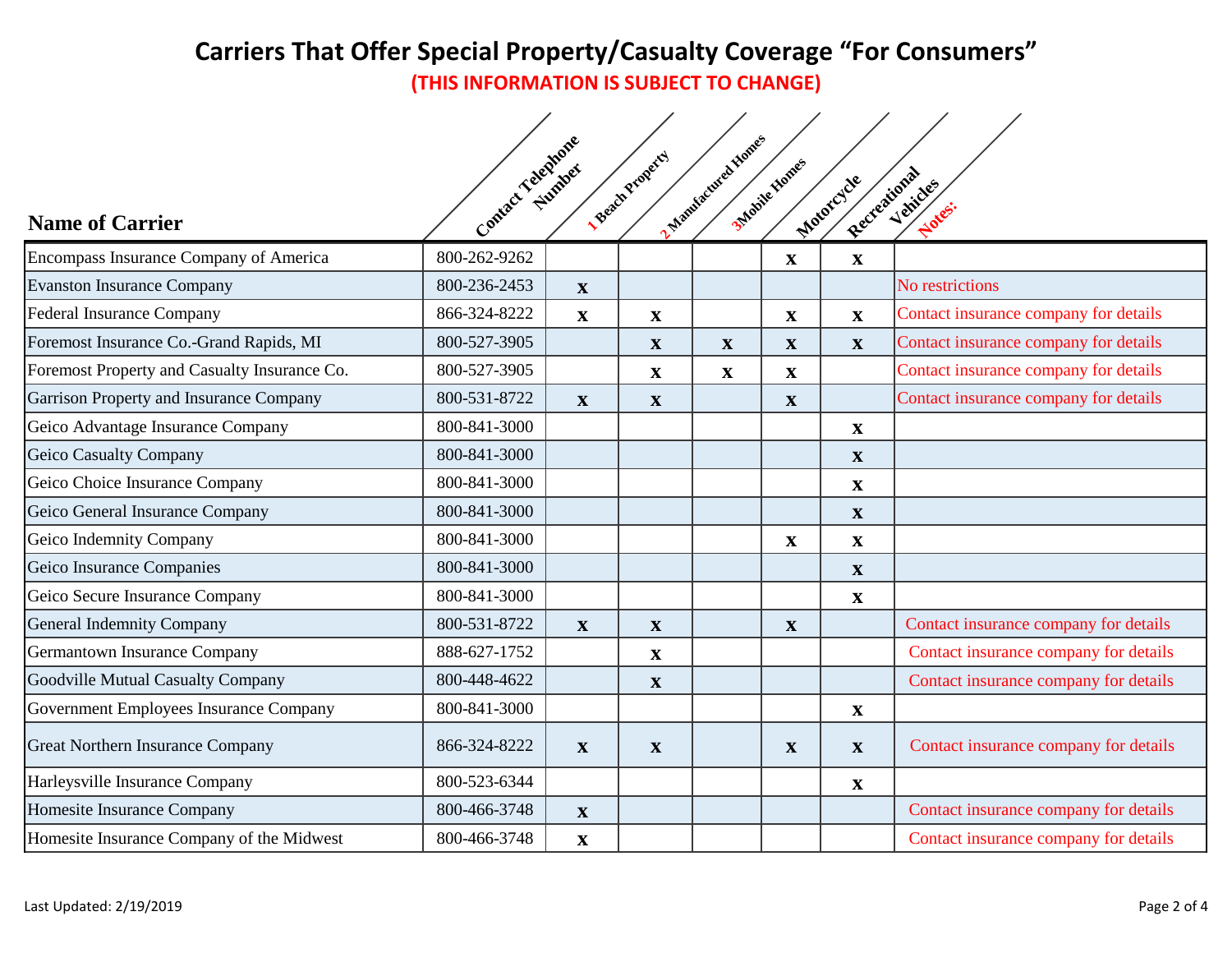**(THIS INFORMATION IS SUBJECT TO CHANGE)**

| <b>Name of Carrier</b>                              | Contract Telephone |                           | Beach Property            | L. Manufactured Hones | Mahie Hones               | Recreational<br>Motorcycle | Vehicles<br>Notes.                    |
|-----------------------------------------------------|--------------------|---------------------------|---------------------------|-----------------------|---------------------------|----------------------------|---------------------------------------|
| <b>Kinsale Insurance Company</b>                    | 804-289-1300       | $\mathbf{X}$              | $\mathbf X$               | $\mathbf{X}$          |                           |                            |                                       |
| <b>Liberty Insurance Corporation</b>                | 800-837-5254       |                           |                           |                       | $\mathbf X$               | $\mathbf X$                |                                       |
| Liberty Mutual Fire Insurance Company               | 800-837-5254       |                           |                           |                       | $\mathbf X$               | $\mathbf{X}$               |                                       |
| <b>LM General Insurance Company</b>                 | 800-837-5254       |                           |                           |                       | $\mathbf X$               | $\mathbf X$                |                                       |
| <b>LM Insurance Corporation</b>                     | 800-837-5254       |                           |                           |                       | $\boldsymbol{\mathrm{X}}$ | $\boldsymbol{\mathrm{X}}$  |                                       |
| Markel American Insurance Company                   | 800-236-2453       | $\mathbf X$               | $\mathbf X$               | $\mathbf X$           | $\mathbf X$               | $\mathbf{X}$               | Contact insurance company for details |
| Metropolitan Group Property and Casualty Ins. Co.   | 800-438-6388       | $\mathbf{X}$              |                           |                       | X                         |                            | Contact insurance company for details |
| Metropolitan Property and Casualty Insurance Co.    | 800-422-4272       | $\mathbf X$               | $\mathbf X$               |                       |                           |                            | Contact insurance company for details |
| National General Assurance Company                  | 800-462-2123       |                           |                           |                       |                           | $\mathbf X$                |                                       |
| Nationwide Mutual Fire Insurance Company            | 877-669-6877       |                           |                           |                       | $\mathbf X$               | $\mathbf{X}$               |                                       |
| <b>NGM Insurance Company</b>                        | 877-927-5672       | $\mathbf{X}$              |                           |                       |                           | $\mathbf{X}$               | Contact insurance company for details |
| North Light Specialty Insurance Company             | 866-745-6522       | $\mathbf X$               |                           |                       |                           |                            | Contact insurance company for details |
| Pacific Indemnity Insurance Company                 | 866-324-8222       | $\boldsymbol{\mathrm{X}}$ | $\boldsymbol{\mathrm{X}}$ |                       | $\mathbf X$               | $\mathbf X$                | Contact insurance company for details |
| Peninsula Insurance Company                         | 800-492-1205       |                           | $\mathbf X$               | $\mathbf X$           |                           |                            | Contact insurance company for details |
| Prime Insurance                                     | 800-257-5590       | $\mathbf{X}$              | $\mathbf{X}$              | $\mathbf{X}$          | $\mathbf X$               | $\mathbf{X}$               | Contact insurance company for details |
| Privilege Underwriters Reciprocal Exchange          | 888-813-7873       | $\mathbf{X}$              |                           |                       | $\mathbf X$               | $\mathbf X$                | Contact insurance company for details |
| <b>Sentry Select Insurance Company</b>              | 715-346-6000       |                           |                           |                       | $\mathbf X$               |                            |                                       |
| <b>State Farm Fire and Casualty Company</b>         | 800-782-8332       |                           | $\mathbf X$               | $\mathbf X$           | $\mathbf X$               | $\mathbf{X}$               | Contact insurance company for details |
| State Farm Mutual Automobile Insurance Co.          | 800-782-8332       |                           |                           |                       | $\mathbf X$               | $\mathbf{X}$               |                                       |
| The First Liberty Insurance Corporation             | 800-837-5254       |                           |                           |                       | $\mathbf X$               | $\mathbf X$                | Contact insurance company for details |
| The Hartford Insurance Group                        | 800-547-5000       | $\mathbf{X}$              |                           |                       |                           | $\mathbf{X}$               | Contact insurance company for details |
| The Philadelphia Contributionship Insurance Company | 888-627-1752       |                           | $\mathbf X$               |                       |                           |                            | Contact insurance company for details |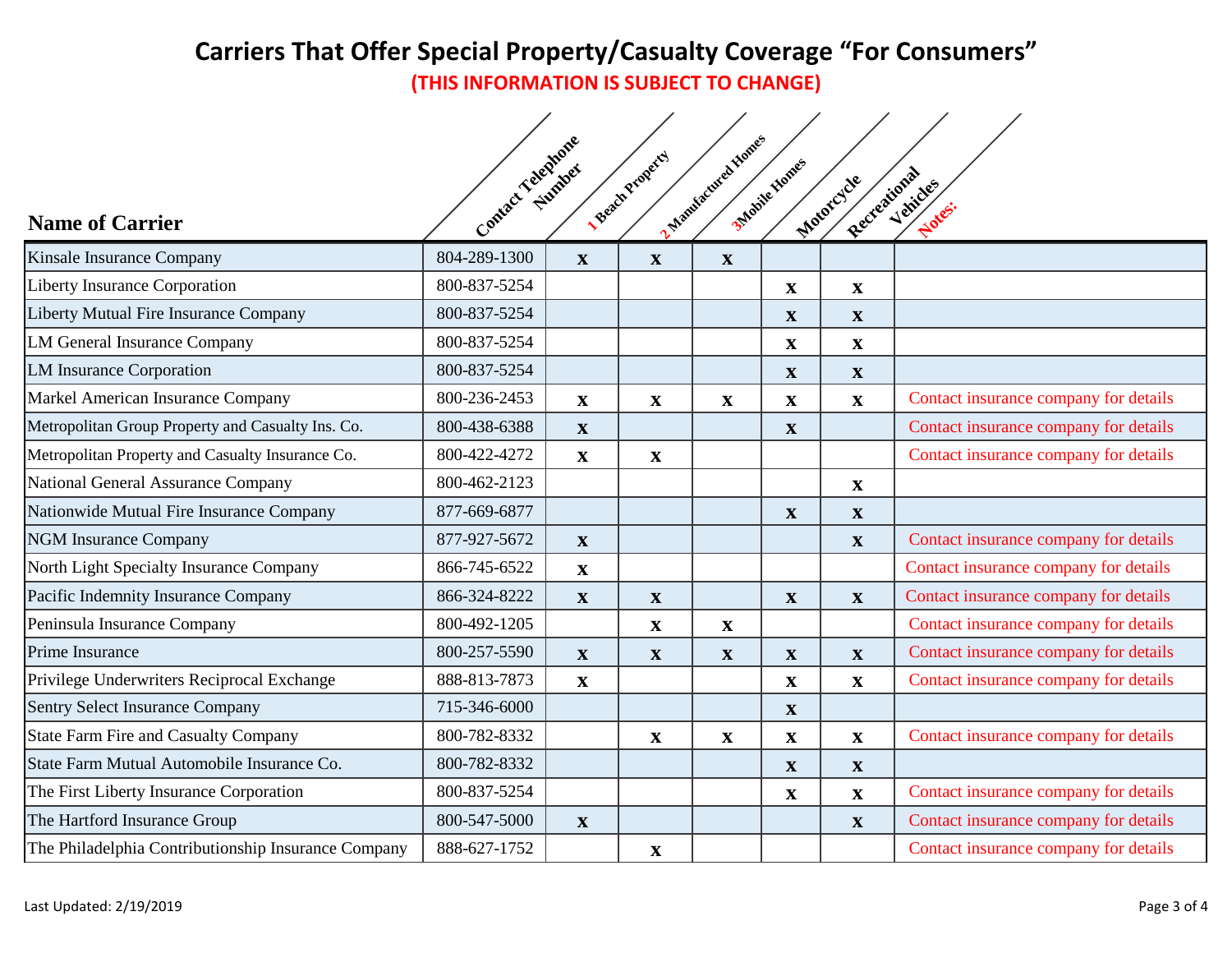**(THIS INFORMATION IS SUBJECT TO CHANGE)**

|                                                 | Contract Geneziane |              | Weed Hengery | A Manufactured Homes | <b>SMable Honges</b> | Recreational<br>Motorcycle | Vehicles                                                                                           |
|-------------------------------------------------|--------------------|--------------|--------------|----------------------|----------------------|----------------------------|----------------------------------------------------------------------------------------------------|
| <b>Name of Carrier</b>                          |                    |              |              |                      |                      |                            |                                                                                                    |
| The Travelers Home and Marine Insur. Company    | 888-695-4625       | $\mathbf X$  |              |                      |                      | $\mathbf{X}$               | No restrictions                                                                                    |
| <b>Triton Insurance Company</b>                 | 800-307-0048       |              |              |                      | $\mathbf X$          | $\mathbf X$                |                                                                                                    |
| <b>United National Insurance Company</b>        | 800-535-1333       |              | $\mathbf{X}$ | $\mathbf X$          |                      |                            | No restrictions                                                                                    |
| Universal North American Insurance Company      | 800-447-1889       | $\mathbf{X}$ |              |                      |                      |                            | Risks over 1,000 feet of coastal waters,<br>including Delaware Bay and Rehoboth                    |
| Universal Property & Casualty Insurance Company | 800-425-9113       | $\mathbf{X}$ |              |                      |                      |                            |                                                                                                    |
| <b>USAA Insurance Companies</b>                 | 800-531-8722       | $\mathbf X$  | $\mathbf X$  |                      | $\mathbf X$          |                            | While USAA Garrison does write<br>Motorcycle coverage, it has closed to new<br>motorcycle business |
| Vigilant Insurance Company                      | 866-324-8222       | $\mathbf X$  | $\mathbf X$  |                      | $\mathbf X$          | $\mathbf X$                | Contact insurance company for details                                                              |
| Windsor-Mount Joy Mutual Insurance Company      | 800-233-0228       | $\mathbf X$  | $\mathbf X$  | $\mathbf{X}$         |                      |                            | Contact insurance company for details                                                              |

### **IMPORTANT NOTES: BEACH PROPERTY, MANUFACTURED & MOBILE HOMES**

<sup>1</sup>Beach property; The DOI recommends consumers contact any insurer they may be interested in to determine what their definition of and restrictions are on beach property, due to the different definitions used by the insurers.

<sup>2</sup>Manufactured Home; are constructed to the same state, local or reginional building codes as site-built homes.

*Mobile Home*; is a large house trailer parked in one place and used as a permanent living accommodation.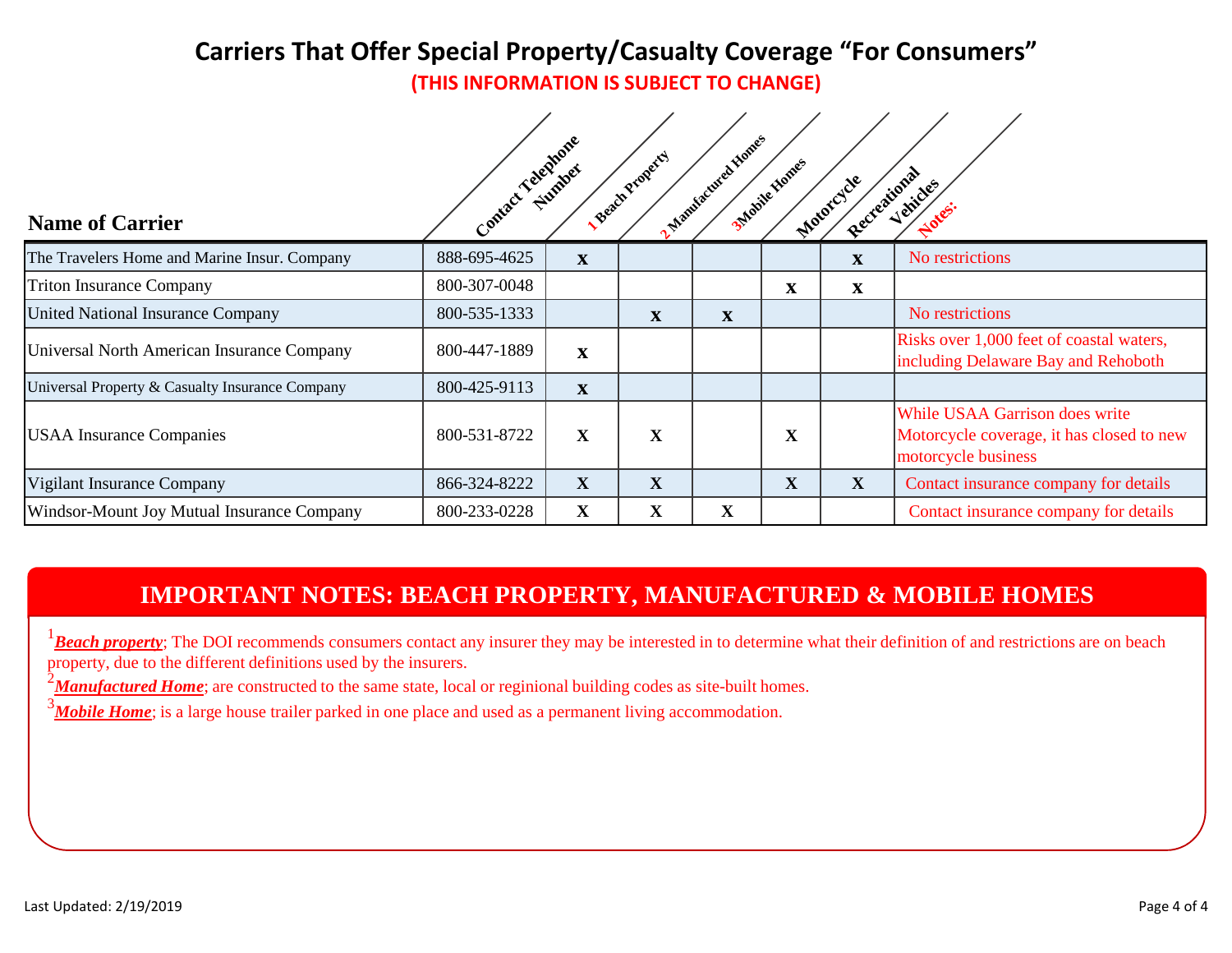#### **Compañias que ofrecen cobertura especial de Propiedades y Accidentes "Para Consumidores" (ESTA INFORMACION ESTA SUJETO A CAMBIO)**

**Nombre de Compañias and Casas de Contacto** (Casas de Legislative Casas Mobiles) de Legislative de Legislative de Legislative de Legislative de Legislative de Legislative de Legislative de Legislative de Legislative de Leg AIG Property Casualty Company 866-856-6858 **x x x x x x** No hay restricciones AIG Specialty Insurance Company 1877-520-4636 **x x x c c c c c c c c c x c x x x c x c c c c c x c c x c x c x c x c x c x c c c c x c** Allstate Insurance Company 800-277-2025 | 800-277-2025 | **x** Contacte la compania para detalles Allstate Property and Casualty Insurance Company 800-277-2025 **<sup>x</sup>** AMCO Insurance Company 877-669-6877 **x** American Bankers Insurance Company of Florida 800-852-2244 **<sup>x</sup> <sup>x</sup> xx** No hay restricciones American Modern Home Insurance Company 800-759-9008 **xxx** Contacte la compania para detalles American Modern Select Insurance Company 800-759-9008 **<sup>x</sup>** American National Property And Casualty  $\begin{vmatrix} 417-887-4990 \end{vmatrix}$   $\mathbf{x}$   $\mathbf{x}$   $\mathbf{x}$   $\mathbf{x}$   $\mathbf{x}$   $\mathbf{x}$  Contacte la compania para detalles American Reliable Insurance Company 800-535-1333 **x x x x** Contacte la compania para detalles American Security Insurance Company 877-893-5739 **x** x  $\vert$  x  $\vert$  No hay restricciones Amica Mutual Insurance 800-652-6422 **x xx** Contacte la compania para detalles Armed Forces Insurance Exchange 800-255-6792 **x** x No hay restricciones ASI Select Insurance Corp. **866-274-8765 x** 2,500 pies Atlantic States Insurance Company 800-877-0600 **x** Bankers Standard Insruance Company 866-324-8222 **x x x x x** Contacte la compania para detalles Canopius US Insurance, Inc **but a companial parameter in the Contacte** la compania para detalles CSAA Affinity Insurance Company 1888-222-0094 **x** x contacte la compania para detalles CSAA General Insurance Company 888-222-0094 **x** Contacte la compania para detalles CSAA Mid-Atlantic Insruance Company 888-222-0094 **<sup>x</sup>**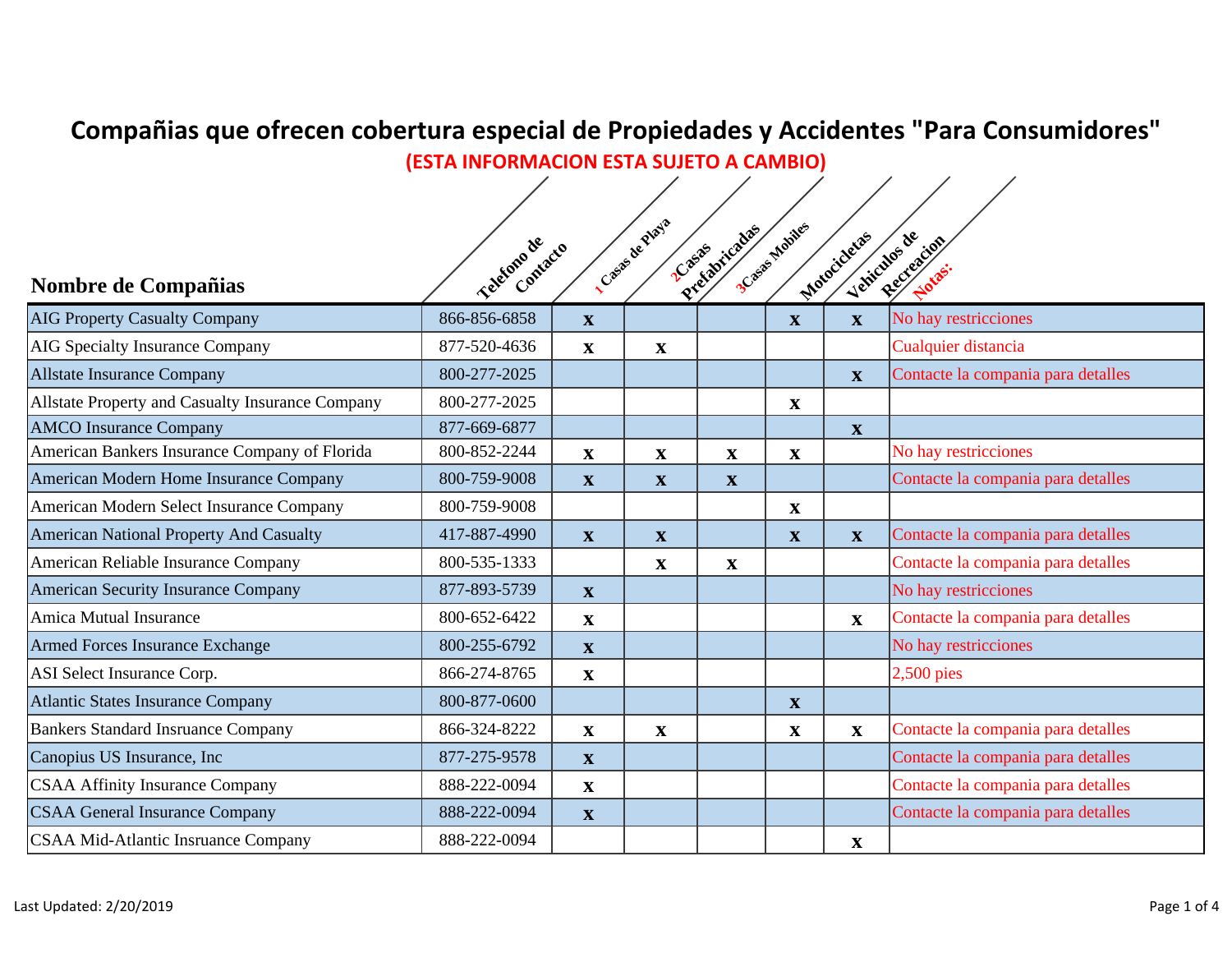#### **Compañias que ofrecen cobertura especial de Propiedades y Accidentes "Para Consumidores" (ESTA INFORMACION ESTA SUJETO A CAMBIO)**

**Nombre de Compañias and Casas de Contacto** (Casas de Playa) Casas Modiles (2019) And Casas Prefactor de Playa<br>
2019 - Playabre de Compañias Cumberland Mutual Fire Insurance Company 800-232-6992 **<sup>x</sup>** Contacte la compania para detalles Dairyland Insurance Company 2008 **715-346-6000 x** Delaware Grange Mutual Insurance 302-736-6159 **xxx** Mas de 2 millas Donegal Mutual Insurance Company 800-877-0600 **<sup>x</sup>** Encompass Indemnity Company  $\vert$  800-262-9262  $\vert$  **b**  $\vert$  **x**  $\vert$  **x**  $\vert$  **x**  $\vert$  **x** Evanston Insurance Company 800-236-2453 **x** No hay restricciones Federal Insurance Company 866-324-8222 **| x | x | x | x | x | Contacte la compania para detalles** Foremost Insruance Company-Grand Rapids, Michigan  $\begin{array}{ccc} 800-527-3905 \end{array}$   $\begin{array}{c} \textbf{x} \\ \textbf{x} \\ \textbf{x} \end{array}$   $\begin{array}{ccc} \textbf{x} \\ \textbf{x} \\ \textbf{x} \end{array}$  Mas de 2 millas Foremost Property and Casualty Insurance Company 800-527-3905 **<sup>x</sup> xx** Mas de 5 millas de la costa Garrison Property and Insurance Company 800-531-8722 **<sup>x</sup> <sup>x</sup>** Contacte la compania para detalles Geico Insurance Companies **800-841-3000 x x x x** Germantown Insurance Company 888-627-1752 **<sup>x</sup>** Contacte la compania para detalles Goodville Mutual Casualty Company 1800-448-4622 **x** x Contacte la compania para detalles Great Northern Insurance Company 866-448-4622 **x x x x x** Mas de 2,500 pies Harleysville Preferred Insurance Company 800-523-6344 **x** Homesite Insurance Companies **800-466-3748 x** x Contacte la compania para detalles Kinsale Insurance Company 804-289-1300 **<sup>x</sup> <sup>x</sup>** No hay restricciones Liberty Mutual Insurance Companies 800-837-5254 **<sup>x</sup> <sup>x</sup>** Markel American Insurance Company 800-236-2453 **x x x x x x x** No hay restricciones Metropolitan Group Property and Casualty 800-438-6388 **<sup>x</sup>** Contacte la compania para detalles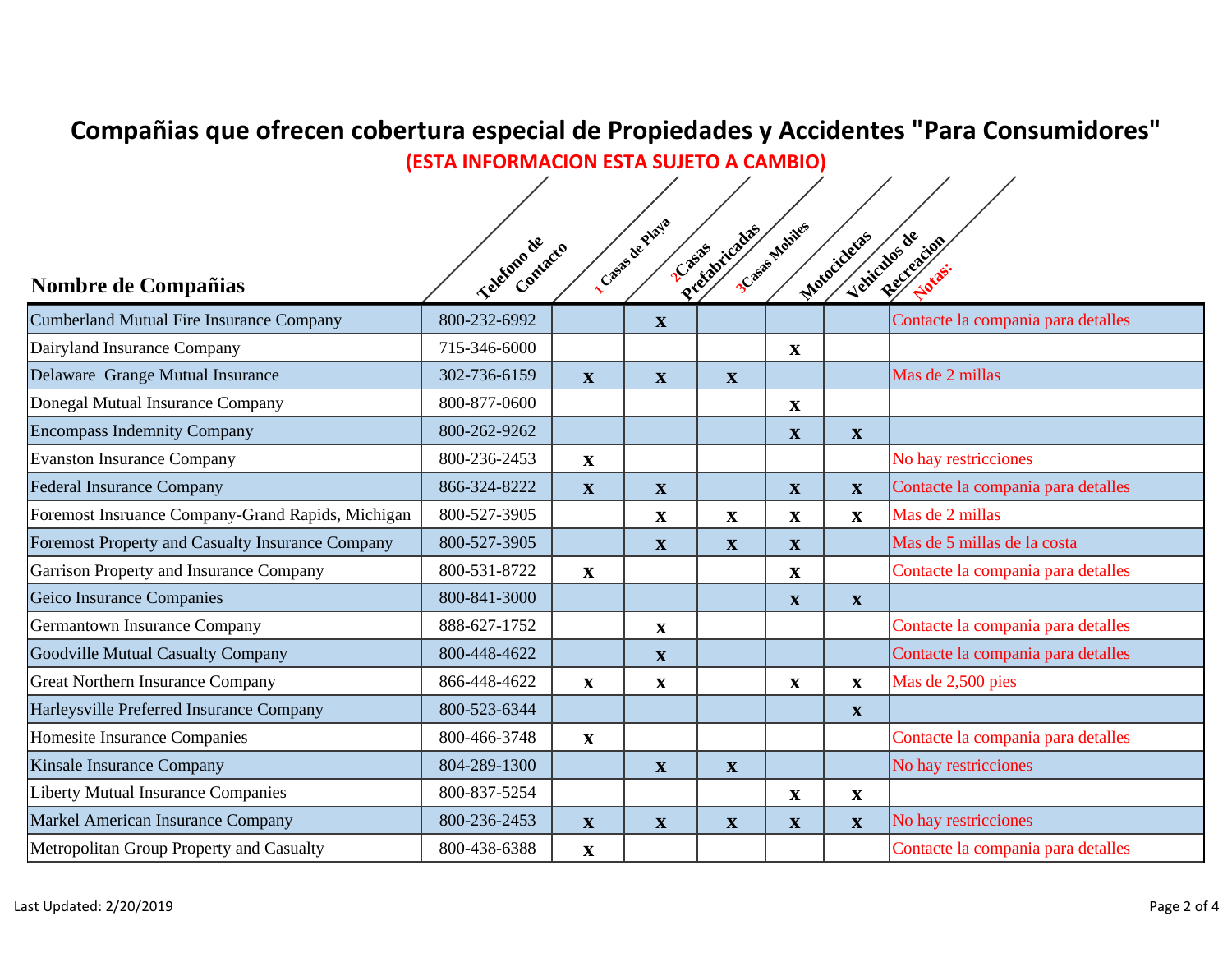# **Compañias que ofrecen cobertura especial de Propiedades y Accidentes "Para Consumidores"**

**(ESTA INFORMACION ESTA SUJETO A CAMBIO)**

| <b>Nombre de Compañias</b>                       | Telefono de<br>Contacto |                           | Castle de Playa<br>2 Casas | Presidicadas | 3 Casas Mohiles | Matacicletas<br>Vericines de | Recreations:                       |
|--------------------------------------------------|-------------------------|---------------------------|----------------------------|--------------|-----------------|------------------------------|------------------------------------|
| Metropolitan Property and Casualty Insurance     | 800-422-4272            | X                         |                            |              |                 |                              | Contacte la compania para detalles |
| <b>National General Assurance Company</b>        | 800-462-2123            |                           |                            |              |                 | $\mathbf X$                  |                                    |
| Nationwide Property and Casualty Ins. Company    | 877-669-6877            |                           |                            |              | $\mathbf{X}$    | $\mathbf{X}$                 |                                    |
| <b>NGM Insurance Company</b>                     | 877-927-5672            | $\mathbf{X}$              |                            |              |                 | $\mathbf X$                  | Contacte la compania para detalles |
| Pacific Indemnity Insurance Company              | 866-324-8222            | X                         | $\mathbf{X}$               |              | $\mathbf{X}$    | $\mathbf{X}$                 | Mas de 2,500 pies                  |
| Philadelphia Contributionship Insurance          | 888-627-1752            |                           | $\mathbf X$                |              |                 |                              | Contacte la compania para detalles |
| Plaza Insurance Company                          |                         |                           |                            |              |                 |                              |                                    |
| Prime Insurance Company                          | 800-257-5590            | $\boldsymbol{\mathrm{X}}$ | $\mathbf X$                | $\mathbf X$  | $\mathbf X$     | $\boldsymbol{\mathrm{X}}$    | Contacte la compania para detalles |
| Privilege Underwriters Reciprocal Exchange       | 888-813-7873            | $\mathbf{X}$              | $\boldsymbol{\mathrm{X}}$  |              | $\mathbf{X}$    | $\mathbf{X}$                 | Contacte la compania para detalles |
| Progressive Insurance Companies                  | 800-776-4737            |                           |                            |              | $\mathbf X$     | $\mathbf{X}$                 |                                    |
| <b>Rider Insurance Company</b>                   | 800-595-6393            |                           |                            |              | X               | $\mathbf X$                  |                                    |
| <b>QBE Specialty Insurance Company</b>           | 866-318-2016            | $\mathbf X$               |                            |              |                 |                              | No hay restricciones               |
| <b>Sentry Select Insurance Company</b>           | 715-346-6000            |                           |                            |              | $\mathbf{X}$    |                              |                                    |
| <b>Standard Guaranty Insuance Company</b>        | 877-893-5739            | $\mathbf X$               |                            |              |                 |                              |                                    |
| <b>State Farm Fire &amp; Casualty</b>            | 800-782-8332            |                           | $\mathbf{X}$               | $\mathbf{X}$ | $\mathbf{X}$    | $\mathbf{X}$                 | No hay restricciones               |
| State Farm Mutual Automobile Insurance Co.       | 800-782-8332            |                           |                            |              | $\mathbf X$     | $\mathbf{X}$                 |                                    |
| <b>State National Insurance Company</b>          | 800-877-4567            | $\mathbf X$               |                            |              |                 |                              | Cualquier distancia                |
| Stillwater Property & Casualty Insurance Company | 800-849-6140            |                           | $\mathbf X$                |              |                 |                              | Contacte la compania para detalles |
| The Hartford Insurance Group                     | 800-547-5000            | $\mathbf{X}$              |                            |              |                 | $\mathbf X$                  | Mas de 2,000 pies de la costa      |
| The Travelers Home and Marine Insurance Co.      | 888-695-4625            | $\mathbf X$               |                            |              |                 | $\mathbf{X}$                 | No hay restricciones               |